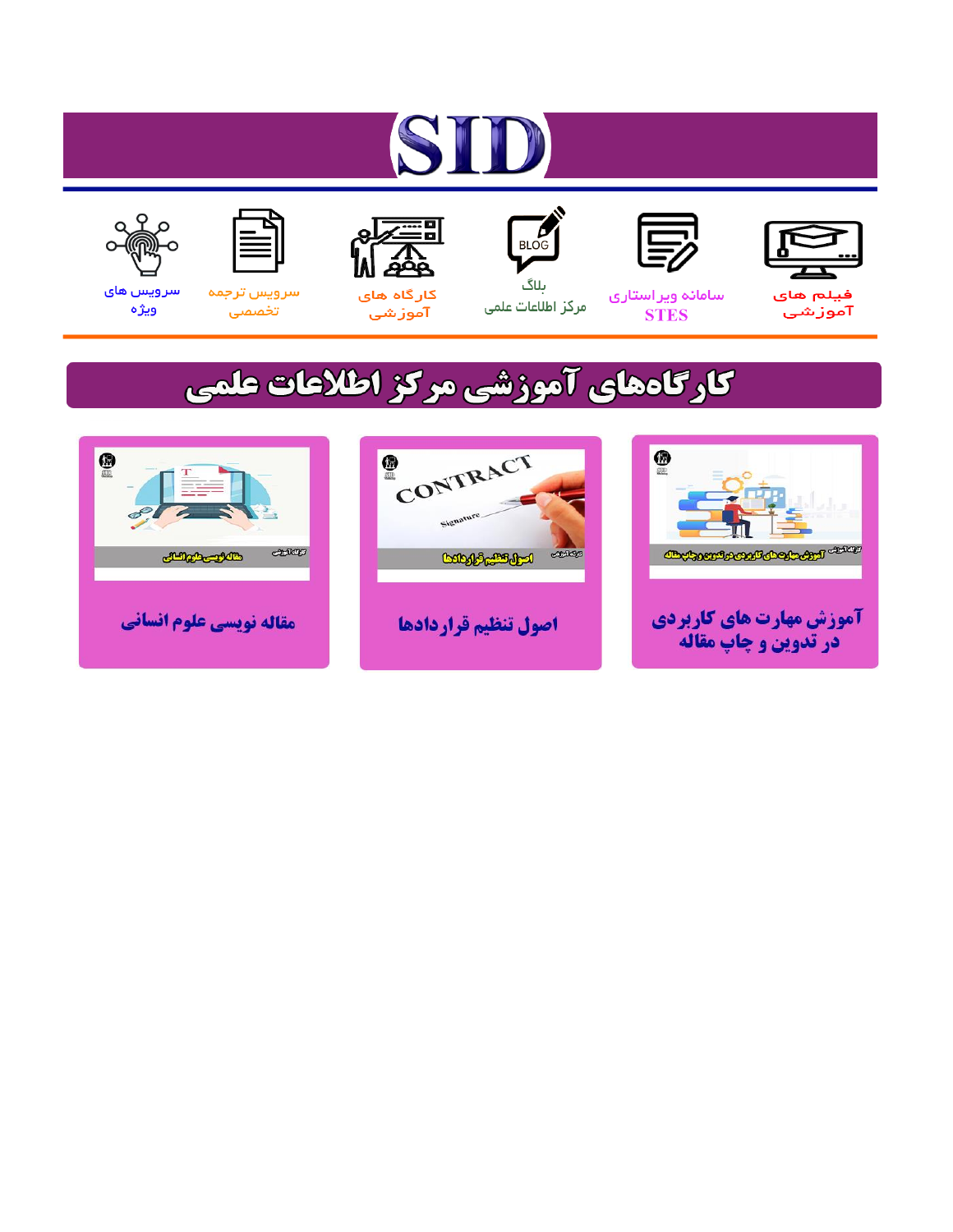Iranian Journal of Otorhinolaryngology, Vol.30(2), Serial No.97, Mar 2018



### **Surgery and Anesthesia Management for Intraoral Synechia: A Case Report**

Mohammad Gharavifard<sup>1</sup>, <sup>\*</sup>Iman Kashani<sup>2</sup>, Marjan Joudi<sup>3</sup>, Majid Sharifian<sup>2</sup>, Seyed Javad Sayedi<sup>4</sup>, Behrouz Mohammadipanah<sup>5</sup>, Farideh Jamali-Behnam<sup>3</sup>

#### *Abstract*

#### *Introduction:*

Intraoral synechia is a rare congenital condition, generally associated with other maxillofacial malformations. We present a neonate with congenital intraoral bilateral synechia without any other facial anomalies.

#### *Case Report:*

In this paper, we present a 19-day-old male neonate with congenital intraoral bilateral synechia without any other facial anomalies. We review the literature to discuss the surgical and anesthesia management of this rare congenital disease.

#### *Conclusion:*

The disease manifested with a wide spectrum of symptoms. Most cases need surgery and airway management. In patients with a low risk of bleeding or a compromised airway, it is possible to manage them with face mask-inhalation anesthesia and maintain spontaneous breathing. Formations. We present a neonate with congenital intraoral bilate<br>y other facial anomalies.<br> **Art:**<br>
Archive of SiD<br>
Archive of SiD<br>
Archive of SiD<br>
Archive of SiD<br>
Archive of SiD<br>
Archive of SiD and Euler and the content

#### *Keywords***:**

Anesthesia, Congenital abnormality, Surgery.

Received date: 17 Nov 2017 Accepted date: 26 Dec 2017

1

*E-mail: [kashanii941@mums.ac.ir](mailto:kashanii941@mums.ac.ir)*

*<sup>1</sup>Department of Anesthesiology, Faculty of Medicine, Mashhad University of Medical Sciences, Mashhad, Iran. <sup>2</sup>Cardiac Anesthesia Research Center, Faculty of Medicine, Mashhad University of Medical Sciences, Mashhad, Iran.*

*<sup>3</sup> Surgical Oncology Research Center, Mashhad University of Medical Sciences, Mashhad, Iran.*

*<sup>4</sup>Neonatal Research Center, Mashhad University of Medical Sciences, Mashhad, Iran.*

*<sup>5</sup>Department of General Surgery, Faculty of Medicine, Mashhad University of Medical Sciences.*

*<sup>\*</sup>Corresponding Author:* 

*Fellowship in Pediatric Anesthesiology, Faculty of Medicine, Cardiac Anesthesia Research Center, Mashhad University of Medical Sciences, Mashhad, Iran.*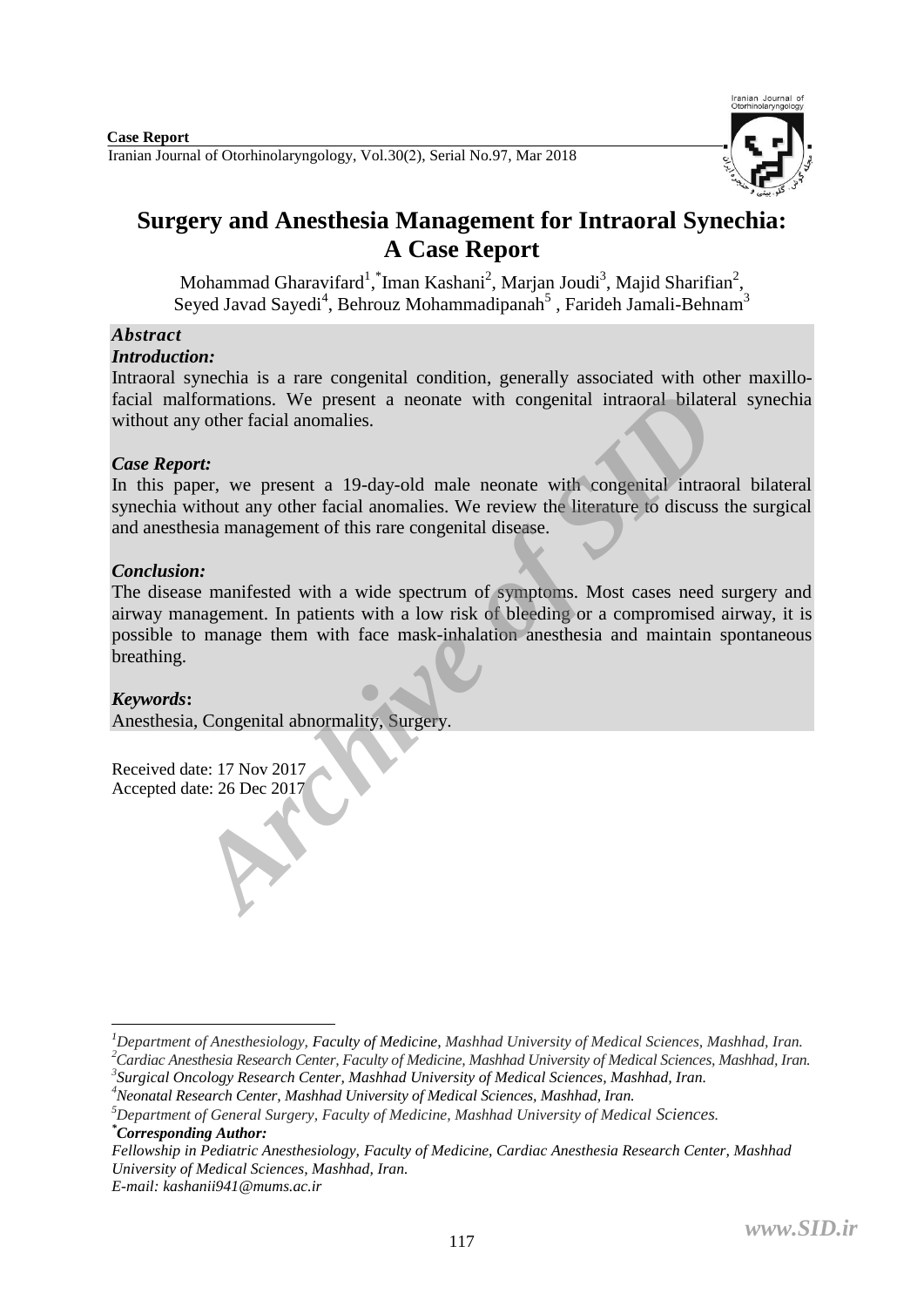#### *Introduction*

Isolated congenital intraoral synechia is a rare malformation (1), with an unknown incidence and etiology (2). It can present as partial or complete fusion of the intraoral soft tissue and may be associated with other maxillo-facial malformations, such as facial hemiatrophy or temporomandibular ankylosis and cleft palate, cleft lip, microglossia, micrognathia, or limb anomalies (3–5). We present a neonate with congenital intraoral bilateral synechia without any other facial anomalies.

#### *Case Report*

A 19-day-old male neonate was brought to our children's hospital with a complaint of poor feeding. He was born uneventfully by lower segment Cesarean section at a gestational age of 36 weeks. The parents were not relatives. There was no history of congenital anomalies or any genetic diseases. The mother was not smoker, and she did not consume any drugs or alcohol before or during pregnancy.

On examination, the patient weighed 2,700 g, and his mouth opening was limited (5 mm) (Fig 1a  $\&$  b). A thick band at the tip of the tongue adhered to the hard palate in the mid line (Fig. 1). This band was a barrier for the passing of the laryngoscope, tracheal tube or any other supraglottic devices. The patient had deformities in the upper and lower extremities including undeveloped fingerless hands and a rocker-bottom foot (Fig 1c & d). Other systems were normal.



**Fig 1:** A neonate with congenital intraoral bilateral synechia without any other facial anomalies. a, b)

Limited mouth opening. c,d) Undeveloped fingerless hands and rocker-bottom foot

Further investigation confirmed normal karyotype (46, XY), normal echocardiogram parameters and normal laboratory data. Plain chest and skull radiographies showed no abnormalities.

The planned surgery was a simple mucosal band release with electrocautery and short duration. As there was very low risk for bleeding or compromising airway, we planned for inhalation anesthesia with sevoflurane while maintaining spontaneous breathing. Meanwhile, emergency tracheostomy was prepared if needed. Anesthesia was induced with sevoflurane 5% and fentanyl 1 μg/kg, without any muscle relaxants, and was maintained by sevoflurane 2% with oxygen and face mask ventilation through a Mapelson D system. Finally, the band was released from the hard palate with Bovie cautery, the tongue was returned to its normal position and the patient was sent to the pediatric intensive care unit (PICU) for several hours. **EXERCT:** In the material of some set that the method of the set of the set of the set of the set of the set of the set of the set of the set of the set of the set of the set of the set of the set of the parents were not r

#### *Discussion*

Adhesion between intraoral soft tissue structures is defined as synechia (1). The most common form of this anomaly is a connection between the upper and lower jaw, which is called syngnathism. In other cases, the tongue can be connected to the palate, maxilla and floor of the mouth or even the oropharynx.

Fridenberg reported the first case of syndromic congenital synechia in 1908, and to the best of our knowledge, only 25 cases have been reported until now (3). Most reported cases have undergone surgery in the first months after birth due to feeding or respiratory difficulties and failure to thrive; however, there are cases who have undergone surgery in the second or third decades of life (6). Our case was referred because of breast feeding difficulties, as the infant gained only 150 g in the first 3 weeks of life.

Although the exact etiology of synechia has been debated, two prominent theories have been proposed. First is the close contact of the tongue, palatal, and alveolar ridges during the 7th and 8th weeks of gestation (embryological development) and tongue malposition. The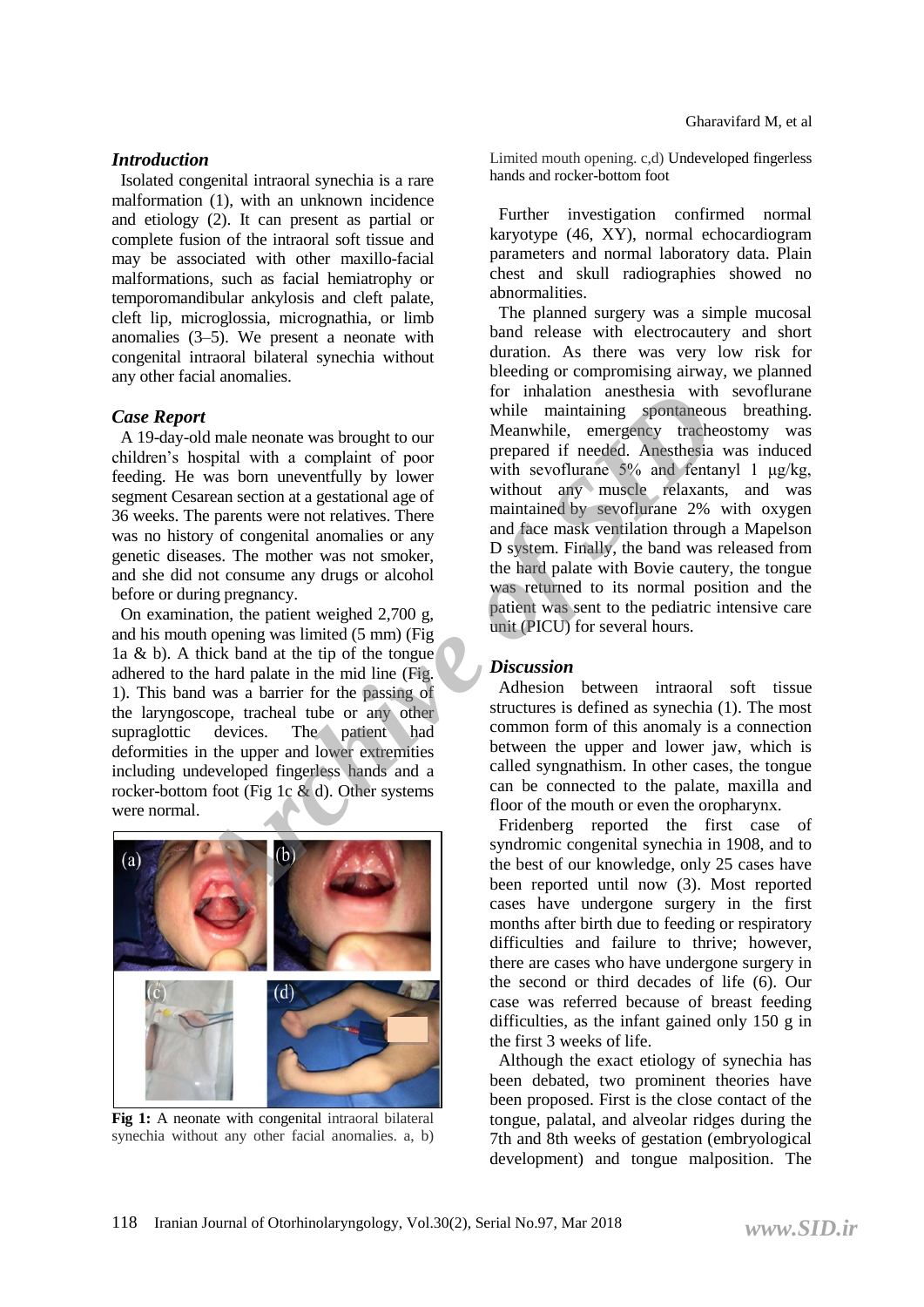second possible theory is remaining amniotic bands, trauma, teratogenic or genetic causes (7,8). In many cases, as in our case, the exact etiology is unknown.

The surgical management of synechia is important, with the main goal being to achieve normal mouth opening so that the patient can reach adequate oral development. This was the case in our patient who underwent surgery as soon as possible.

As mentioned by Mascarella in his paper, most patients with intraoral adhesion bands require tracheostomy, due to an inability to open the mouth and because of upper airway obstruction (2). However, in this case there was no need for tracheostomy.

The extent of the fusion in most synechia cases can be determined by physical examination, and there is no need for further investigation. However, because of difficulties in their airway management, other anomalies should be ruled out.

#### *Conclusion*

Nonisolated congenital intraoral synechia is a rare finding and can present in a wide variety of manifestations, with most cases ultimately needing surgery. Airway management during surgery is very important in such patients. It seems rational to manage patients with face mask-inhalation anesthesia and spontaneous breathing in cases with a low risk of bleeding or where the airway is compromised. Anesthesia and surgery teams should work in oouth and because of upper airway<br>
Mendes VC, Simannoto-Jaino Congital oral spacehia and<br>
(C). However, in this case there<br>
to Congenital oral spacehia and antipological<br>
of the fusion in most synchesia<br>
are congenital ora

cooperation, and emergency tracheostomy devices should be readily available.

#### *References*

**1.** Cerrati EW, Ahmed OH, Rickert SM. Isolated congenital maxillomandibular synechiae. Am J Otolaryngol. 2015;36:707–9.

**2.** Mascarella MA, Schwartz J, Manoukian JJ. Congenital intra-oral adhesions: a surgical approach to cleft palate lateral synechia syndrome. Int J Pediatr Otorhinolaryngol. 2015;79:769–72.

**3.** Lima LB, Barbosa de Paulo LF, Silva CJ, Mendes VC, Simamoto-Júnior PC, Durighetto AF. Congenital oral synechia and ankyloblepharon filiforme adnatum: Case report and literature<br>review. Int J Pediatr Otorhinolaryngol. review. Int J Pediatr Otorhinolaryngol. 2016;90:196–199.

**4.** Sybil D, Sagtani A. Cleft palate lateral synechia syndrome. Natl J Maxillofac Surg. 2013; 4:87–9.

**5.** Garca MF, Goktas U, Isik Y, Isik D. Is the coexistence of intraoral synechia and cleft palate anomaly a sequence? J Craniofac Surg. 2012; 23: e194–5.

**6.** Bozdag S, Erdeve O, Konas E, Tuncbilek G, Dilmen U. Management of serious isolated gingival synechia in a newborn: case report and review of the literature. Int J Oral Maxillofac Surg. 2011;40:1428–31.

**7.** German M, Wong H. Oral synechia with epithelial cyst in neonate with cleft palate: a case report. Cleft Palate Craniofac J. 2011;48:348–50.

**8.** Haydar SG, Tercan A, Uckan S, Gurakan B. Congenital gum synechiae as an isolated anomaly: